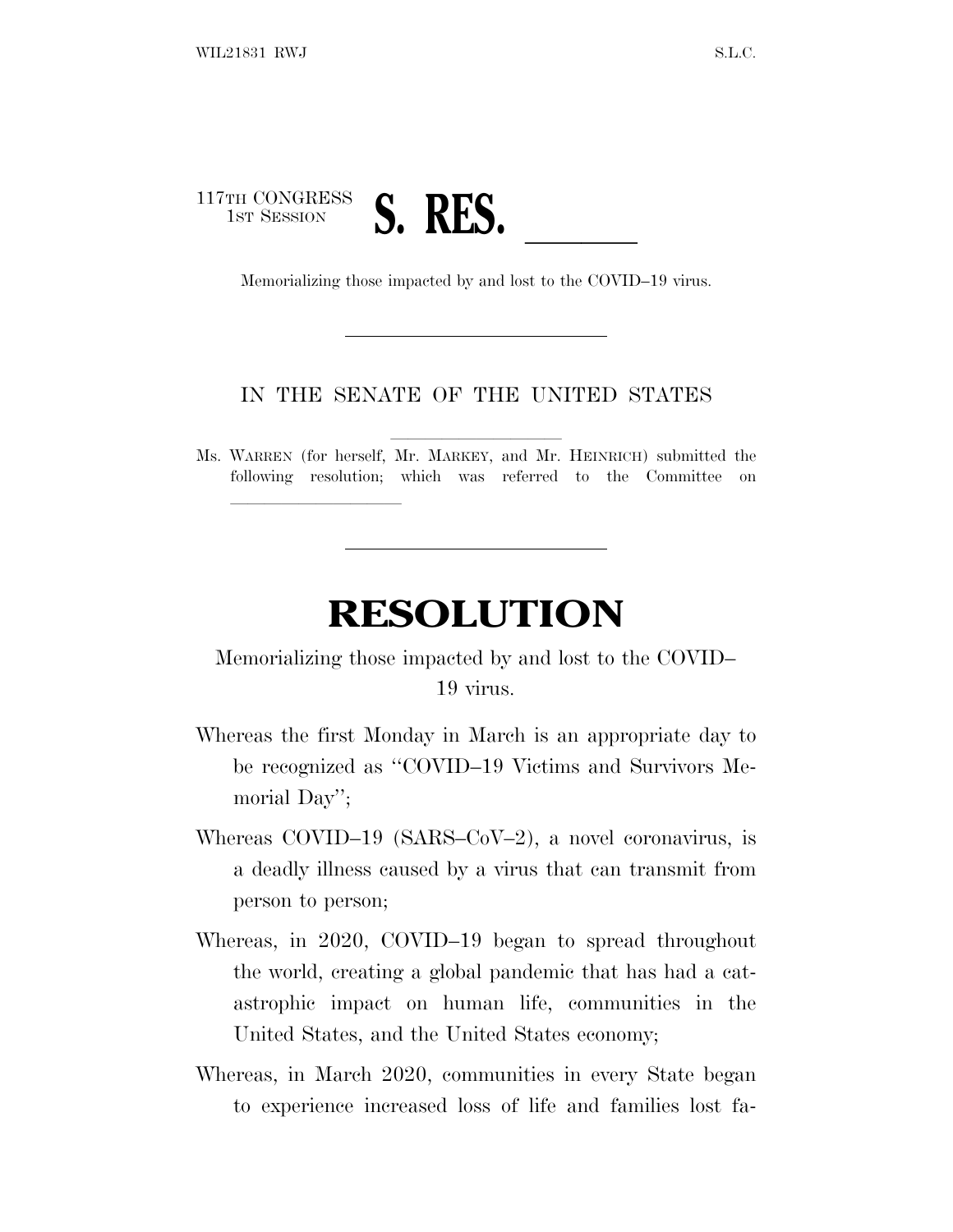WIL21831 RWJ S.L.C.

2

thers, mothers, brothers, sisters, sons, daughters, and neighbors from the virus;

- Whereas, beginning in 2020, many across the United States were, and continue to be, personally impacted by COVID–19, including mourning their loved ones and neighbors or suffering from the unknown long-term health implications of the virus;
- Whereas, by the end of July 2021, there had been more than 34,733,631 known cases of the virus in the United States and more than 600,000 people tragically lost their lives;
- Whereas COVID–19 has had a disproportionate impact on low-income communities and communities of color, with higher rates of infection and death, exacerbating inequities already prevalent in our systems that must addressed throughout the United States;
- Whereas public servants, frontline and essential workers, and health care professionals took selfless actions to protect their neighbors and communities, support struggling local economies, and find innovative ways to provide services;
- Whereas local, State, Tribal, and Federal Government entities provided critical support to businesses, communities, and the people of the United States in need;
- Whereas the COVID–19 pandemic continues to have an impact on the United States and countries around the world; and
- Whereas each life lost to COVID–19, each inequity and broken system brought to light, and each sacrifice made shall never be forgotten: Now, therefore, be it
	- 1 *Resolved,* That the Senate—